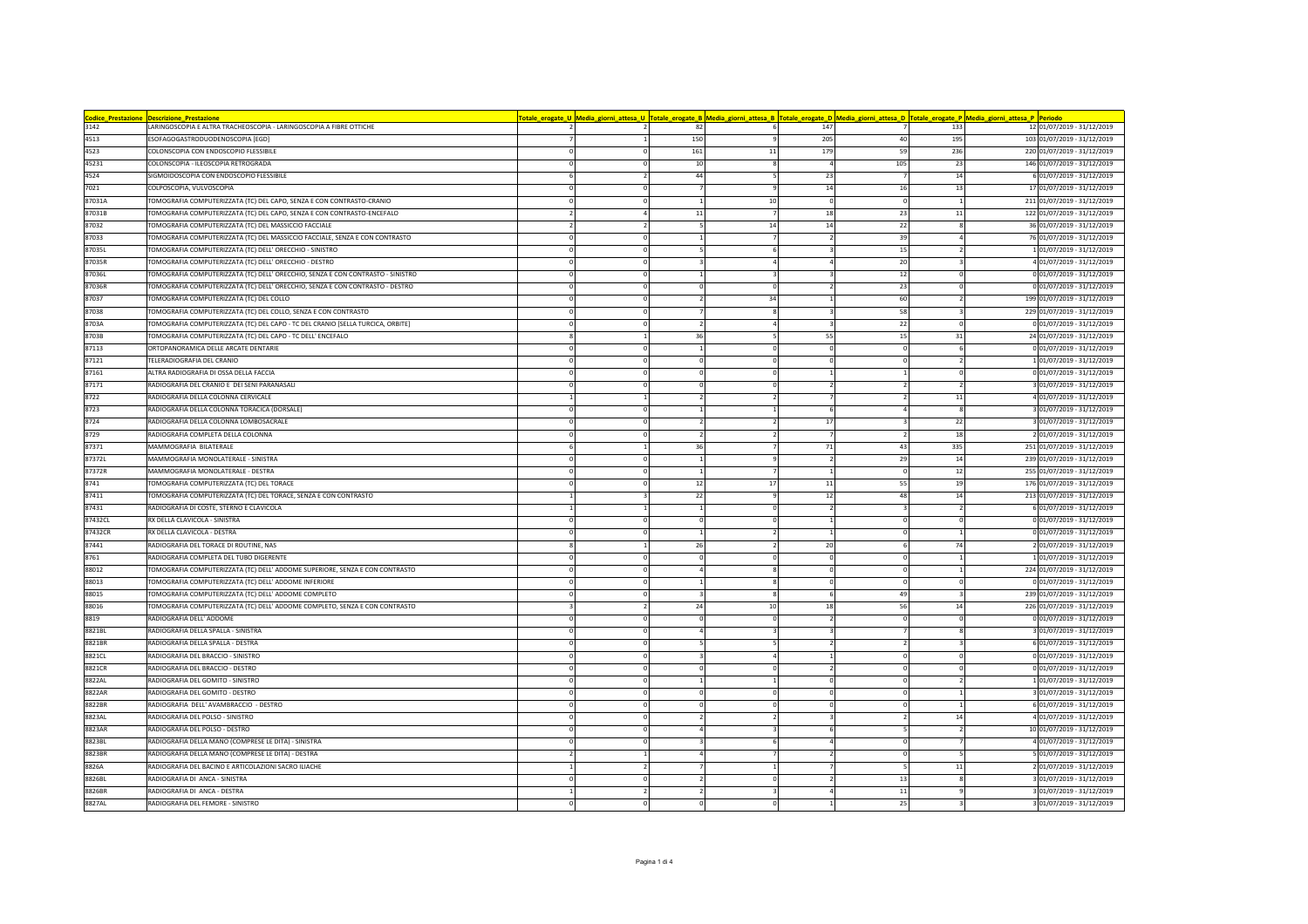| Codice_Prestazione | <b>Descrizione_Prestazione</b>                                                                        |                |                |              |     |            |     | <u>'otale_erogate_U  Media_giorni_attesa_U  Totale_erogate_B  Media_giorni_attesa_B  Totale_erogate_D  Media_giorni_attesa_D  Totale_erogate_P  Media_giorni_attesa_P  Periodo</u> |
|--------------------|-------------------------------------------------------------------------------------------------------|----------------|----------------|--------------|-----|------------|-----|------------------------------------------------------------------------------------------------------------------------------------------------------------------------------------|
| 8827AR             | RADIOGRAFIA DEL FEMORE - DESTRO                                                                       |                |                |              |     |            |     | 7 01/07/2019 - 31/12/2019                                                                                                                                                          |
| 8827BL             | RADIOGRAFIA DEL GINOCCHIO - SINISTRO                                                                  |                |                |              |     |            | 15  | 4 01/07/2019 - 31/12/2019                                                                                                                                                          |
| 8827BR             | RADIOGRAFIA DEL GINOCCHIO - DESTRO                                                                    |                |                |              |     |            | 10  | 2 01/07/2019 - 31/12/2019                                                                                                                                                          |
| 8827CL             | RADIOGRAFIA DELLA GAMBA - SINISTRA                                                                    |                |                |              |     |            |     | 3 01/07/2019 - 31/12/2019                                                                                                                                                          |
| 8827CR             | RADIOGRAFIA DELLA GAMBA - DESTRA                                                                      |                | $\Omega$       |              |     |            |     | 3 01/07/2019 - 31/12/2019                                                                                                                                                          |
| 8828AL             | RADIOGRAFIA DELLA CAVIGLIA - SINISTRA                                                                 |                |                |              |     |            |     | 2 01/07/2019 - 31/12/2019                                                                                                                                                          |
| 8828AR             | RADIOGRAFIA DELLA CAVIGLIA - DESTRA                                                                   |                |                |              |     | 10         |     | 13 01/07/2019 - 31/12/2019                                                                                                                                                         |
| 8828BL             | RADIOGRAFIA DEL PIEDE [CALCAGNO] COMPRESE LE DITA - SINISTRO                                          |                |                |              |     |            | 16  | 4 01/07/2019 - 31/12/2019                                                                                                                                                          |
| 8828BR             | RADIOGRAFIA DEL PIEDE [CALCAGNO] COMPRESE LE DITA - DESTRO                                            |                |                |              |     |            | 16  | 4 01/07/2019 - 31/12/2019                                                                                                                                                          |
| 88291              | RADIOGRAFIA COMPLETA DEGLI ARTI INFERIORI E DEL BACINO SOTTO CARICO                                   |                |                |              |     |            |     | 101/07/2019 - 31/12/2019                                                                                                                                                           |
| 88292L             | RADIOGRAFIA ASSIALE DELLA ROTULA - SINISTRA                                                           |                |                |              |     |            |     | 2 01/07/2019 - 31/12/2019                                                                                                                                                          |
| 88292R             | RADIOGRAFIA ASSIALE DELLA ROTULA - DESTRA                                                             |                |                |              |     |            |     | 2 01/07/2019 - 31/12/2019                                                                                                                                                          |
| 88331              | STUDIO DELL' ETA' OSSEA                                                                               |                |                |              | 17  |            | 54  | 2 01/07/2019 - 31/12/2019                                                                                                                                                          |
| 88381A             | TOMOGRAFIA COMPUTERIZZATA (TC) RACHIDE E SPECO VERTEBRALE - TRATTO CERVICALE                          |                |                |              |     | 23         |     | 10 01/07/2019 - 31/12/2019                                                                                                                                                         |
| 88381B             | TOMOGRAFIA COMPUTERIZZATA (TC) RACHIDE E SPECO VERTEBRALE - TRATTO TORACICO                           |                |                |              |     | 26         |     | 4 01/07/2019 - 31/12/2019                                                                                                                                                          |
| 88381C             | TOMOGRAFIA COMPUTERIZZATA (TC) RACHIDE E DELLO SPECO VERTEBRALE - TRATTO LOMBARE E SACROCOCCIGEO      |                |                |              |     | 13         |     | 8 01/07/2019 - 31/12/2019                                                                                                                                                          |
| 88382A             | TOMOGRAFIA COMPUTERIZZATA (TC) RACHIDE E SPECO VERTEBRALE, SENZA E CON CONTRASTO -TRATTO CERVICALE    |                |                |              |     |            |     | 78 01/07/2019 - 31/12/2019                                                                                                                                                         |
| 88382B             | TOMOGRAFIA COMPUTERIZZATA (TC) RACHIDE E SPECO VERTEBRALE, SENZA E CON CONTRASTO - TRATTO TORACICO    |                |                |              |     | $\Omega$   |     | 0 01/07/2019 - 31/12/2019                                                                                                                                                          |
| 88382C             | TOMOGRAFIA COMPUTERIZZATA (TC) RACHIDE E SPECO VERTEBRALE, SENZA E CON CONTRASTO -TRATTO LOMBOSACRALE |                |                |              |     | 15         |     | 38 01/07/2019 - 31/12/2019                                                                                                                                                         |
| 88383AR            | TOMOGRAFIA COMPUTERIZZATA (TC) - SPALLA E BRACCIO - DESTRA/O                                          |                |                | $\Omega$     |     | $\Omega$   |     | 101/07/2019 - 31/12/2019                                                                                                                                                           |
| 88383CL            | TOMOGRAFIA COMPUTERIZZATA (TC) - POLSO E MANO - SINISTRA                                              |                |                | 59           |     | $^{\circ}$ |     | 0 01/07/2019 - 31/12/2019                                                                                                                                                          |
| 88386AR            | TOMOGRAFIA COMPUTERIZZATA (TC)- ARTICOLAZIONE COXO-FEMORALE E FEMORE DESTRO                           |                |                |              |     | 60         |     | 20 01/07/2019 - 31/12/2019                                                                                                                                                         |
| 88386CL            | TOMOGRAFIA COMPUTERIZZATA (TC)-CAVIGLIA E PIEDE SINISTRO                                              |                |                |              |     |            |     | 6 01/07/2019 - 31/12/2019                                                                                                                                                          |
| 88387AL            | TOMOGRAFIA, SENZA E CON CONTRASTO-ARTICOLAZIONE COXO-FEMORALE E FEMORE SINISTRO                       |                | $\Omega$       | $\Omega$     |     | 60         |     | 0 01/07/2019 - 31/12/2019                                                                                                                                                          |
| 88387AR            | TOMOGRAFIA COMPUTERIZZATA, SENZA E CON CONTRASTO-ARTICOLAZIONE COXO-FEMORALE E FEMORE DESTRO          |                |                |              |     | 60         |     | 0 01/07/2019 - 31/12/2019                                                                                                                                                          |
| 88387BL            | TOMOGRAFIA COMPUTERIZZATA (TC), SENZA E CON CONTRASTO-GINOCCHIO E GAMBA SINISTRA                      |                |                |              |     | 60         |     | 0 01/07/2019 - 31/12/2019                                                                                                                                                          |
| 88387BR            | TOMOGRAFIA COMPUTERIZZATA (TC), SENZA E CON CONTRASTO-GINOCCHIO E GAMBA DESTRA                        |                |                |              |     | 60         |     | 0 01/07/2019 - 31/12/2019                                                                                                                                                          |
| 88387CL            | TOMOGRAFIA COMPUTERIZZATA (TC), SENZA E CON CONTRASTO-CAVIGLIA E PIEDE SINISTRO                       |                |                |              |     | 60         |     | 0 01/07/2019 - 31/12/2019                                                                                                                                                          |
| 88387CR            | TOMOGRAFIA COMPUTERIZZATA (TC), SENZA E CON CONTRASTO-CAVIGLIA E PIEDE DESTRO                         |                | $\mathbf 0$    |              |     | 60         |     | 0 01/07/2019 - 31/12/2019                                                                                                                                                          |
| 88711              | ECOENCEFALOGRAFIA (ECOGRAFIA TRANFONTANELLARE)                                                        |                | 36             |              | 23  | 26         | 22  | 23 01/07/2019 - 31/12/2019                                                                                                                                                         |
| 88714              | DIAGNOSTICA ECOGRAFICA DEL CAPO E DEL COLLO (TIROIDE, PARATIROIDE, LINFONODI, GHIAND. SALIVARI)       |                | 64             |              | 117 | 43         | 401 | 76 01/07/2019 - 31/12/2019                                                                                                                                                         |
| 88721              | ECOGRAFIA CARDIACA                                                                                    | -24            | 79             |              | 193 | 40         | 143 | 223 01/07/2019 - 31/12/2019                                                                                                                                                        |
| 88723              | ECOCOLORDOPPLERGRAFIA CARDIACA                                                                        |                | 38             |              | 73  | 39         | 66  | 207 01/07/2019 - 31/12/2019                                                                                                                                                        |
| 88724              | ECO(COLOR)DOPPLERGRAFIA CARDIACA TRANSESOFAGEA                                                        |                |                |              |     |            |     | 11 01/07/2019 - 31/12/2019                                                                                                                                                         |
| 88725              | ECOCARDIOGRAMMA FETALE                                                                                |                | 12             | $11\,$       | 13  | 43         | 34  | 46 01/07/2019 - 31/12/2019                                                                                                                                                         |
| 88732L             | ECOGRAFIA DELLA MAMMELLA - SINISTRA                                                                   |                |                | $\Omega$     |     |            |     | 0 01/07/2019 - 31/12/2019                                                                                                                                                          |
| 88735              | ECO(COLOR)DOPPLER DEI TRONCHI SOVRAAORTICI                                                            |                | 116            | 13           | 179 | 53         | 311 | 183 01/07/2019 - 31/12/2019                                                                                                                                                        |
| 88741              | ECOGRAFIA DELL' ADDOME SUPERIORE                                                                      |                | 27             | 12           | 42  | 49         | 111 | 78 01/07/2019 - 31/12/2019                                                                                                                                                         |
| 88745              | ECO(COLOR)DOPPLER DEI RENI E DEI SURRENI                                                              |                |                |              |     | 60         |     | 217 01/07/2019 - 31/12/2019                                                                                                                                                        |
| 88751              | ECOGRAFIA DELL' ADDOME INFERIORE                                                                      |                | 16             |              | 43  | 34         | 87  | 75 01/07/2019 - 31/12/2019                                                                                                                                                         |
| 88752              | ECO(COLOR) DOPPLER DELL'ADDOME INFERIORE                                                              |                | $\overline{1}$ |              |     |            |     | 210 01/07/2019 - 31/12/2019                                                                                                                                                        |
| 88761              | ECOGRAFIA ADDOME COMPLETO                                                                             | 32             | 173            | $\mathbf{R}$ | 262 | 36         | 576 | 85 01/07/2019 - 31/12/2019                                                                                                                                                         |
| 88762              | ECOGRAFIA DI GROSSI VASI ADDOMINALI                                                                   |                | 12             | 16           | 14  | 48         | 29  | 211 01/07/2019 - 31/12/2019                                                                                                                                                        |
| 887721             | ECO(COLOR)DOPPLERGRAFIA ARTI INFERIORI, ARTERIOSA O VENOSA                                            | 35             | 185            | 11           | 212 | 54         | 189 | 188 01/07/2019 - 31/12/2019                                                                                                                                                        |
| 88772S             | ECO(COLOR)DOPPLERGRAFIA ARTI SUPERIORI, ARTERIOSA O VENOSA                                            | $\overline{2}$ | 10             | 8            | -8  | 59         | 15  | 205 01/07/2019 - 31/12/2019                                                                                                                                                        |
| 88782              | ECOGRAFIA GINECOLOGICA                                                                                |                | $\overline{2}$ |              |     | 35         |     | 173 01/07/2019 - 31/12/2019                                                                                                                                                        |
| 88791              | ECOGRAFIA DELLA CUTE E DEL TESSUTO SOTTOCUTANEO                                                       | 10             | $41\,$         |              | 35  | 37         | 126 | 78 01/07/2019 - 31/12/2019                                                                                                                                                         |
| 88792              | ECOGRAFIA OSTEOARTICOLARE DELLE ANCHE NEL NEONATO                                                     |                | 29             |              | 159 | 43         | 185 | 54 01/07/2019 - 31/12/2019                                                                                                                                                         |
| 88793              | ECOGRAFIA MUSCOLOTENDINEA E OSTEOARTICOLARE PER SINGOLA ARTICOLAZIONE O DISTRETTO MUSCOLARE           |                | $11$           |              | 10  |            | 13  | 51 01/07/2019 - 31/12/2019                                                                                                                                                         |
| 88796              | ECOGRAFIA DEI TESTICOLI                                                                               | $\Omega$       | 12             |              | 25  | 34         | 27  | 43 01/07/2019 - 31/12/2019                                                                                                                                                         |
| 88797              | ECOGRAFIA TRANSVAGINALE                                                                               |                | 12             |              | 20  | 25         | 36  | 86 01/07/2019 - 31/12/2019                                                                                                                                                         |
| 88911              | RISONANZA MAGNETICA NUCLEARE (RM) DEL CERVELLO E DEL TRONCO ENCEFALICO                                | 12             | $\Omega$       |              |     |            |     | 348 01/07/2019 - 31/12/2019                                                                                                                                                        |
| 88912              | RISONANZA MAGNETICA NUCLEARE (RM) DEL CERVELLO E DEL TRONCO ENCEFALICO, SENZA E CON CONTRASTO         | 23             | $^{\circ}$     | $\Omega$     |     |            |     | 352 01/07/2019 - 31/12/2019                                                                                                                                                        |
| 88915              | ANGIO- RM DEL DISTRETTO VASCOLARE INTRACRANICO                                                        |                |                |              |     |            |     | 353 01/07/2019 - 31/12/2019                                                                                                                                                        |
| 88931A             | RISONANZA MAGNETICA NUCLEARE (RM) COLONNA, SENZA E CON CONTRASTO - TRATTO CERVICALE                   |                |                |              |     |            |     | 345 01/07/2019 - 31/12/2019                                                                                                                                                        |
| 88931B             | RISONANZA MAGNETICA NUCLEARE (RM) COLONNA, SENZA E CON CONTRASTO - TRATTO TORACICO                    |                |                |              |     |            |     | 345 01/07/2019 - 31/12/2019                                                                                                                                                        |
|                    |                                                                                                       |                |                |              |     |            |     |                                                                                                                                                                                    |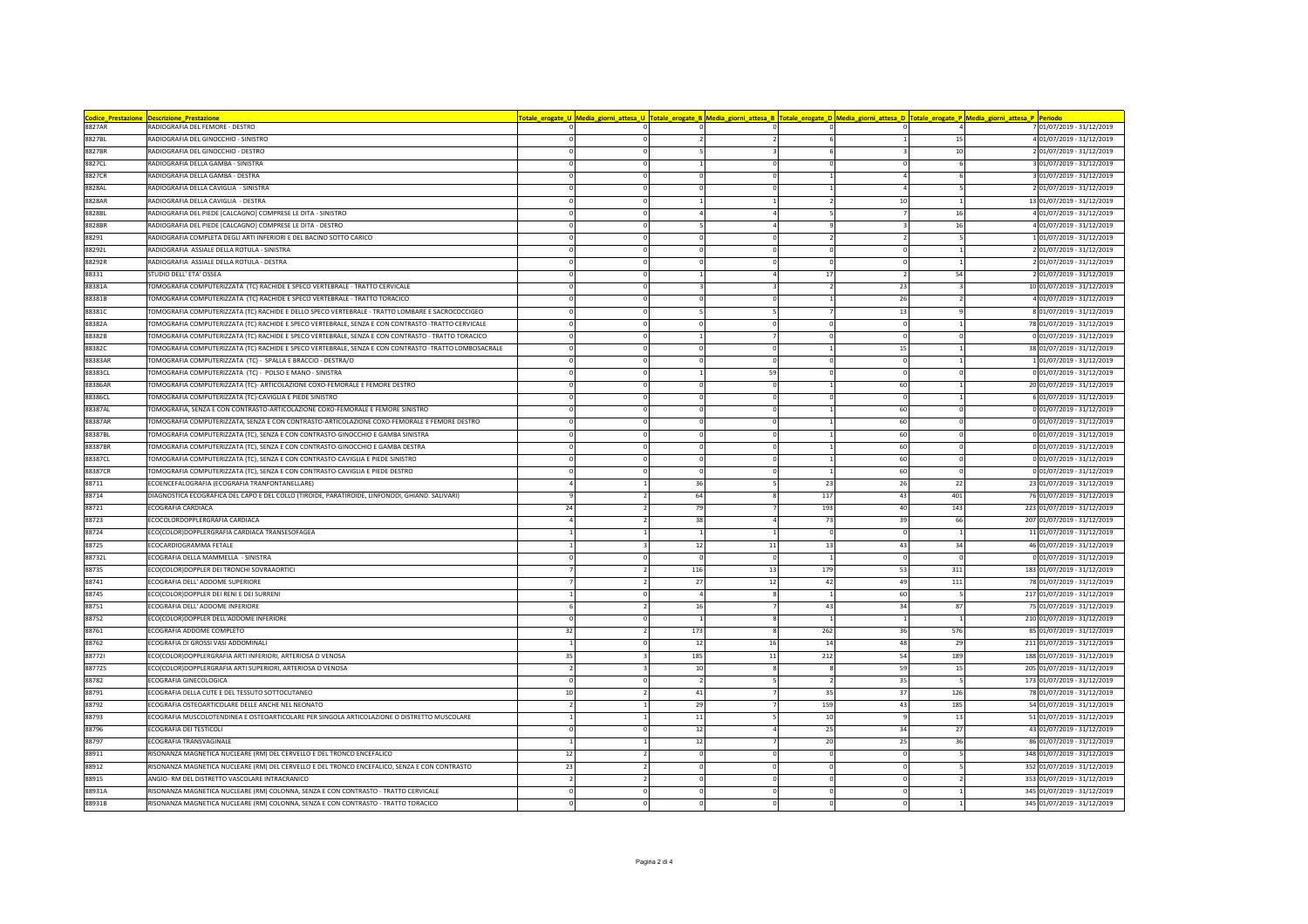| <b>Codice_Prestazione</b> | <b>Descrizione Prestazione</b>                                                                   |          | <u>'otale_erogate_U  Media_giorni_attesa_U  Totale_erogate_B  Media_giorni_attesa_B  Totale_erogate_D  Media_giorni_attesa_D  Totale_erogate_P  Media_giorni_attesa_P  Periodo</u> |          |            |                |     |     |                             |
|---------------------------|--------------------------------------------------------------------------------------------------|----------|------------------------------------------------------------------------------------------------------------------------------------------------------------------------------------|----------|------------|----------------|-----|-----|-----------------------------|
| 88931C                    | RISONANZA MAGNETICA NUCLEARE (RM) COLONNA, SENZA E CON CONTRASTO- TRATTO LOMBARE E SACROCOCCIGEO |          |                                                                                                                                                                                    |          |            |                |     |     | 351 01/07/2019 - 31/12/2019 |
| 8893A                     | RISONANZA MAGNETICA NUCLEARE (RM) DELLA COLONNA-TRATTO CERVICALE                                 |          |                                                                                                                                                                                    |          |            |                |     |     | 350 01/07/2019 - 31/12/2019 |
| 8893C                     | RISONANZA MAGNETICA NUCLEARE (RM) DELLA COLONNA-TRATTO LOMBOSACRALE                              |          |                                                                                                                                                                                    |          |            |                |     |     | 363 01/07/2019 - 31/12/2019 |
| 88952                     | RISONANZA MAGNETICA NUCLEARE (RM) DELL'ADDOME SUPERIORE, SENZA E CON CONTRASTO                   |          |                                                                                                                                                                                    |          |            | $\Omega$       |     |     | 153 01/07/2019 - 31/12/2019 |
| 88955                     | RISONANZA MAGNETICA NUCLEARE (RM) DELL'ADDOME INFERIORE E SCAVO PELVICO, SENZA E CON CONTRASTO   |          |                                                                                                                                                                                    |          |            | $^{\circ}$     |     |     | 153 01/07/2019 - 31/12/2019 |
| 88995                     | DENSITOMETRIA OSSEA AD ULTRASUON                                                                 |          |                                                                                                                                                                                    |          |            | $\Omega$       |     |     | 4 01/07/2019 - 31/12/2019   |
| 8901                      | ANAMNESI E VALUTAZIONE, DEFINITE BREVI                                                           |          |                                                                                                                                                                                    |          |            |                |     |     | 79 01/07/2019 - 31/12/2019  |
| 8901AL                    | VISITA ALLERGOLOGICA DI CONTROLLO                                                                |          |                                                                                                                                                                                    |          | 13         | 55             | 34  | 231 | 46 01/07/2019 - 31/12/2019  |
| 8901CA                    | VISITA CARDIOLOGICA DI CONTROLLO                                                                 |          |                                                                                                                                                                                    |          |            | 16             | 36  | 43  | 236 01/07/2019 - 31/12/2019 |
| 8901CH                    | VISITA CHIRURGIA GENERALE DI CONTROLLO                                                           |          |                                                                                                                                                                                    | 11       |            | 24             | 18  | 72  | 24 01/07/2019 - 31/12/2019  |
| 8901CP                    | VISITA CHIRURGIA PLASTICA DI CONTROLLO                                                           |          |                                                                                                                                                                                    |          |            |                | 230 |     | 238 01/07/2019 - 31/12/2019 |
| 8901CT                    | VISITA CHIRURGIA TORACICA DI CONTROLLO                                                           |          |                                                                                                                                                                                    |          |            |                |     |     | 1 01/07/2019 - 31/12/2019   |
| 8901CV                    | VISITA CHIRURGICA VASCOLARE DI CONTROLLO                                                         |          |                                                                                                                                                                                    |          |            | $^{\circ}$     |     |     | 213 01/07/2019 - 31/12/2019 |
| 8901DB                    | VISITA DIABETOLOGICA DI CONTROLLO                                                                |          |                                                                                                                                                                                    |          |            | $\mathbf{R}$   | 25  | 21  | 52 01/07/2019 - 31/12/2019  |
| 8901DE                    | VISITA DERMATOLOGICA DI CONTROLLO                                                                |          |                                                                                                                                                                                    |          |            |                | 103 |     | 192 01/07/2019 - 31/12/2019 |
| 8901EM                    | VISITA EMATOLOGICA DI CONTROLLO                                                                  |          |                                                                                                                                                                                    |          |            | - 0            |     |     | 57 01/07/2019 - 31/12/2019  |
| 8901EN                    | VISITA ENDOCRINOLOGICA DI CONTROLLO                                                              |          |                                                                                                                                                                                    |          |            | $\Omega$       |     | 12  | 337 01/07/2019 - 31/12/2019 |
| 8901GA                    | VISITA GASTROENTEROLOGICA DI CONTROLLO                                                           |          |                                                                                                                                                                                    |          |            | 29             | 38  | 105 | 45 01/07/2019 - 31/12/2019  |
| 8901GEN                   | ANAMNESI E VALUTAZIONE, DEFINITE BREVI - CONSULENZA GENETICA                                     |          |                                                                                                                                                                                    |          |            |                | 54  |     | 82 01/07/2019 - 31/12/2019  |
| 8901GI                    | VISITA GINECOLOGICA, OSTETRICA DI CONTROLLO                                                      |          |                                                                                                                                                                                    |          |            |                | 38  |     | 351 01/07/2019 - 31/12/2019 |
| 8901IN                    | VISITA INTERNISTICA DI CONTROLLO                                                                 |          |                                                                                                                                                                                    |          |            |                |     |     | 3 01/07/2019 - 31/12/2019   |
| 8901MF                    | VISITA DI CHIRURGIA MAXILLO FACCIALE DI CONTROLLO                                                |          |                                                                                                                                                                                    |          |            | $^{\circ}$     |     |     | 76 01/07/2019 - 31/12/2019  |
| 8901MFR                   | VISITA MEDICINA RIABILITATIVA (FISIATRICA) DI CONTROLLO                                          |          |                                                                                                                                                                                    |          |            |                |     |     | 9 01/07/2019 - 31/12/2019   |
| 8901MI                    | VISITA MALATTIE INFETTIVE (INFETTIVOLOGICA) DI CONTROLLO                                         |          |                                                                                                                                                                                    |          |            |                |     |     | 0 01/07/2019 - 31/12/2019   |
| 8901NCH                   | VISITA NEUROCHIRURGICA DI CONTROLLO                                                              |          |                                                                                                                                                                                    |          |            |                |     |     | 0 01/07/2019 - 31/12/2019   |
| 8901NE                    | VISITA NEUROLOGICA DI CONTROLLO                                                                  |          |                                                                                                                                                                                    |          |            | $^{\circ}$     |     |     | 0 01/07/2019 - 31/12/2019   |
| 8901NF                    | VISITA NEFROLOGICA DI CONTROLLO                                                                  |          |                                                                                                                                                                                    |          |            | 43             | 22  | 228 | 49 01/07/2019 - 31/12/2019  |
| 8901ON                    | VISITA ONCOLOGICA DI CONTROLLO                                                                   |          |                                                                                                                                                                                    |          | 11         | $\overline{2}$ |     |     | 122 01/07/2019 - 31/12/2019 |
| 8901OR                    | VISITA ORTOPEDICA DI CONTROLLO                                                                   | 10       |                                                                                                                                                                                    | 188      |            | 299            |     | 897 | 10 01/07/2019 - 31/12/2019  |
| 8901ORL                   | VISITA OTORINOLARINGOIATRICA DI CONTROLLO                                                        |          |                                                                                                                                                                                    | -C       |            | $\Omega$       |     |     | 159 01/07/2019 - 31/12/2019 |
| 8901PN                    | VISITA PNEUMOLOGICA DI CONTROLLO                                                                 |          |                                                                                                                                                                                    | 24       | 16         | 65             | 55  | 191 | 102 01/07/2019 - 31/12/2019 |
| 8901RE                    | /ISITA REUMATOLOGICA DI CONTROLLO                                                                |          |                                                                                                                                                                                    |          |            | 10             | 18  | 33  | 65 01/07/2019 - 31/12/2019  |
| 8901RT                    | VISITA RADIOTERAPICA DI CONTROLLO                                                                |          |                                                                                                                                                                                    |          |            |                |     |     | 0 01/07/2019 - 31/12/2019   |
| 8901SE                    | VISITA SENOLOGICA DI CONTROLLO                                                                   |          |                                                                                                                                                                                    | $\Omega$ |            | $\mathbf{3}$   | 46  |     | 0 01/07/2019 - 31/12/2019   |
| 8903MN                    | ANAMNESI E VALUTAZIONE, DEFINITE COMPLESSIVE: VISITA MEDICO NUCLEARE PRETRATTAMENTO              |          |                                                                                                                                                                                    | 73       |            | 26             | 11  | 52  | 11 01/07/2019 - 31/12/2019  |
| 8903RT                    | ANAMNESI E VALUTAZIONE, DEFINITE COMPLESSIVE - VISITA RADIOTERAPICA PRETRATTAMENTO               |          |                                                                                                                                                                                    | 63       |            | 27             |     | 55  | 5 01/07/2019 - 31/12/2019   |
| 8913                      | VISITA NEUROLOGICA                                                                               |          |                                                                                                                                                                                    | 18       |            | 31             | 26  |     | 5 01/07/2019 - 31/12/2019   |
| 89157                     | POLIGRAFIA DINAMICA AMBULATORIALE                                                                |          |                                                                                                                                                                                    | $\Omega$ |            | $\Omega$       |     |     | 57 01/07/2019 - 31/12/2019  |
| 8926                      | VISITA GINECOLOGICA, OSTETRICA                                                                   | 19       |                                                                                                                                                                                    | 47       |            | 31             | 12  | 11  | 200 01/07/2019 - 31/12/2019 |
| 89371                     | SPIROMETRIA SEMPLICE                                                                             |          |                                                                                                                                                                                    | 84       |            | 195            | 25  | 269 | 66 01/07/2019 - 31/12/2019  |
| 89372                     | SPIROMETRIA GLOBALE                                                                              |          |                                                                                                                                                                                    | 10       | 18         | 93             | 35  | 115 | 55 01/07/2019 - 31/12/2019  |
| 89374                     | TEST DI BRONCODILATAZIONE FARMACOLOGICA                                                          | $\Omega$ |                                                                                                                                                                                    |          |            | 35             | 24  | 60  | 36 01/07/2019 - 31/12/2019  |
| 8952                      | ELETTROCARDIOGRAMMA                                                                              | 31       |                                                                                                                                                                                    | 140      |            | 309            | 35  | 261 | 172 01/07/2019 - 31/12/2019 |
| 897                       | VISITA GENERALE                                                                                  |          |                                                                                                                                                                                    | 30       |            | 55             | 20  | 103 | 82 01/07/2019 - 31/12/2019  |
| 897AL                     | VISITA GENERALE ALLERGOLOGICA                                                                    | 27       |                                                                                                                                                                                    | 207      | 12         | 419            | 56  | 323 | 172 01/07/2019 - 31/12/2019 |
| 897AN                     | VISITA GENERALE ANESTESIOLOGICA                                                                  | 116      |                                                                                                                                                                                    | 231      | 12         | 141            | 51  |     | 4 01/07/2019 - 31/12/2019   |
| 897ANG                    | VISITA GENERALE ANGIOLOGICA                                                                      |          |                                                                                                                                                                                    | 38       |            | 61             | 46  | 57  | 67 01/07/2019 - 31/12/2019  |
| 897AU                     | VISITA GENERALE AUDIOLOGICA                                                                      |          |                                                                                                                                                                                    |          |            | 11             |     |     | 3 01/07/2019 - 31/12/2019   |
| 897CA                     | VISITA GENERALE CARDIOLOGICA                                                                     | 32       |                                                                                                                                                                                    | 176      |            | 310            | 36  | 179 | 191 01/07/2019 - 31/12/2019 |
| 897CH                     | VISITA GENERALE CHIRURGICA GENERALE                                                              | 137      |                                                                                                                                                                                    | 465      |            | 494            | 22  | 507 | 62 01/07/2019 - 31/12/2019  |
| 897CP                     | VISITA GENERALE CHIRURGICA PLASTICA                                                              | 26       |                                                                                                                                                                                    | 134      | 10         | 155            | 64  | 177 | 227 01/07/2019 - 31/12/2019 |
| 897CT                     | VISITA GENERALE DI CHIRURGIA TORACICA                                                            | 18       |                                                                                                                                                                                    | 65       |            | 38             |     | 40  | 7 01/07/2019 - 31/12/2019   |
| 897CV                     | VISITA GENERALE CHIRURGICA VASCOLARE                                                             | 10       |                                                                                                                                                                                    | 103      | ${\bf 11}$ | 100            | 47  | 100 | 68 01/07/2019 - 31/12/2019  |
| 897DB                     | VISITA GENERALE DIABETOLOGICA                                                                    |          |                                                                                                                                                                                    | 26       |            | 15             | 77  | 27  | 128 01/07/2019 - 31/12/2019 |
| 897DE                     | VISITA GENERALE DERMATOLOGICA                                                                    | 21       |                                                                                                                                                                                    | 198      |            | 159            | 38  | 128 | 78 01/07/2019 - 31/12/2019  |
| 897EM                     | VISITA GENERALE EMATOLOGICA                                                                      | 87       |                                                                                                                                                                                    | 37       | 11         | 37             | 44  | 33  | 56 01/07/2019 - 31/12/2019  |
|                           |                                                                                                  |          |                                                                                                                                                                                    |          |            |                |     |     |                             |